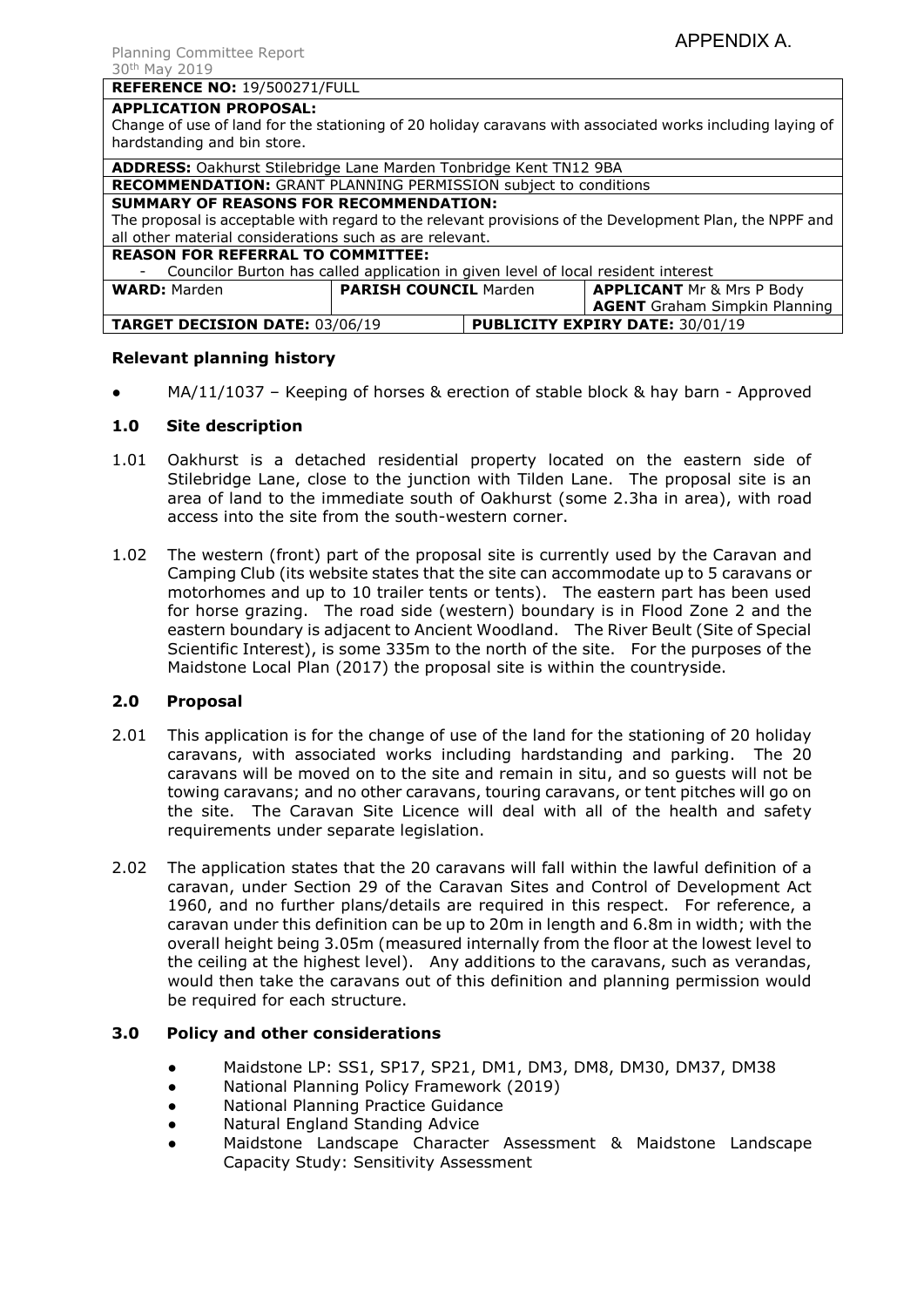- **4.0** Local representations: 15 representations received raising concerns over:
	- *Caravans being lived in permanently;*
	- *Flood risk/surface water drainage/foul sewage disposal;*
	- *Highway safety/traffic generation;*
	- *Light pollution/impacts upon ecology*
	- *Impact upon trees/ancient woodland*
	- *Commercial viability of business/need for such development;*
	- *Visual impact;*
	- *Not a sustainable location;*
	- *Impact upon residential amenity (noise, odours, general disturbance);*
	- *Impact upon setting of Grade II listed building (Little Tilden Farm)*
	- *Loss of agricultural land*

## **5.0 Consultations**

- 5.01 **Councillor Burton:** Wishes to see application reported to Planning Committee if recommendation is for approval;
- 5.02 **Marden Parish Council:** Wish to see application refused but has not requested for it to be reported to Planning Committee. In summary their views are as follows:
	- *Introduction of vulnerable usage in Flood Zone 2*
	- *Proposal would result in adverse impact on highway safety*
	- *Would have adverse visual impact on countryside*
	- *Noise and light pollution resulting from use would be detrimental to amenity of the area*

*If minded to approve, Cllrs recommend following conditions:*

- *To prohibit any permanent occupancy;*
- *To provide low level lighting scheme;*
- *Provide further information and mitigation of protected species;*
- *Provide specific and detailed method of foul water disposal;*
- *Provision of landscaping scheme;*
- *Provision of ecology assessment;*
- *Applicant to demonstrate adequate access arrangements and vision splays.*
- 5.03 **KCC Highways:** Raise no objection.
- 5.04 **Environment Agency:** Raise no objection.
- 5.05 **Environmental Protection Team:** Raise no objection in terms of noise, air quality, sewage and land contamination.
- 5.06 **KCC SUDS:** Raise no objection.
- 5.07 **Landscape Officer:** Raise no objection.
- 5.08 **Biodiversity Officer:** Advises sufficient information has been provided to determine planning application.
- 5.09 **Natural England:** Raise no objection.
- 5.10 **Agricultural Advisor:** Raise no objection.
- 5.11 **Southern Water:** Raise no objection.
- 5.12 **Kent Police:** Raise no objection.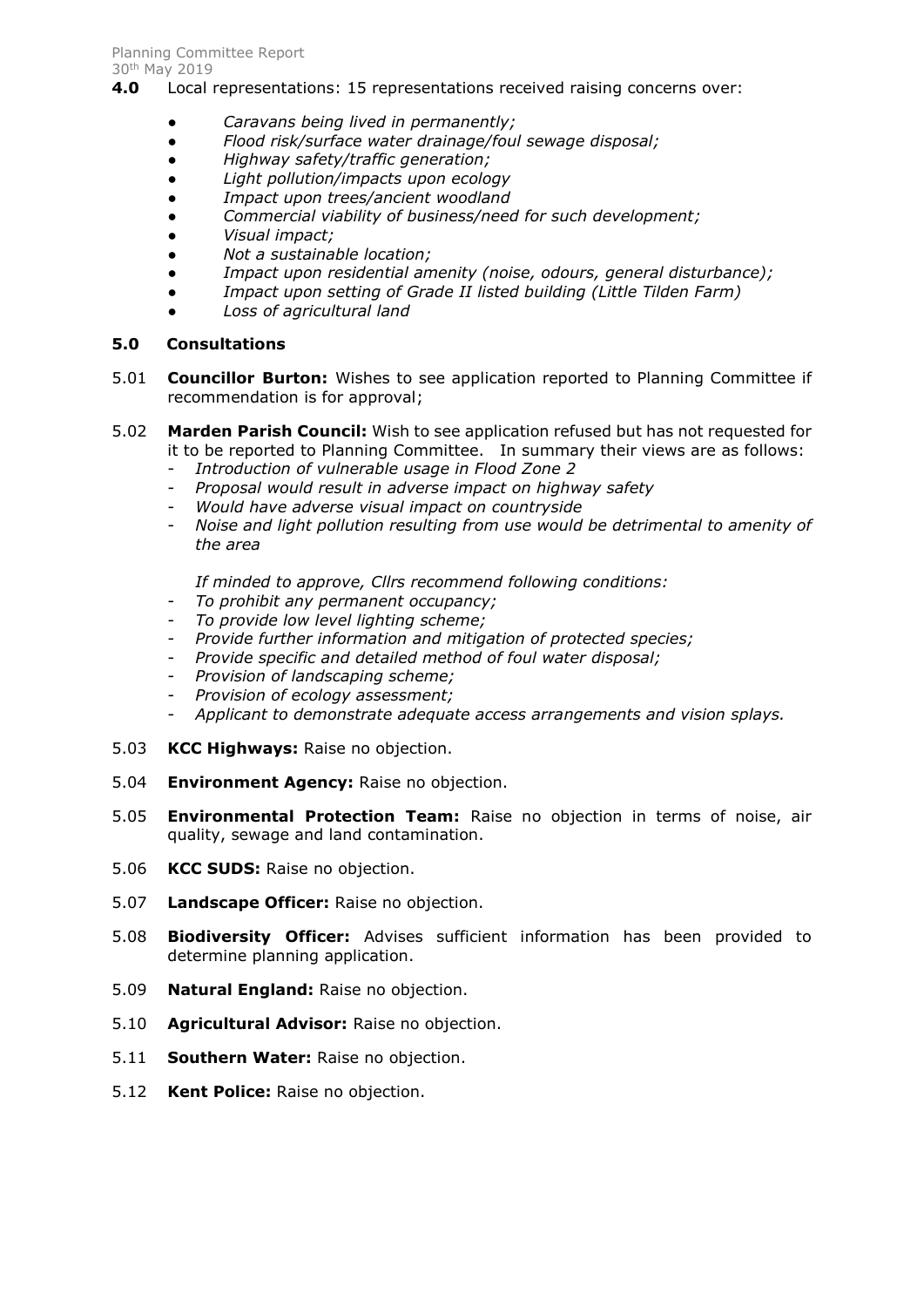#### **6.0 Appraisal**

#### *Main issues*

- 6.01 Local Plan policy SS1 seeks to support small scale employment opportunities in appropriate locations to support the rural economy; and policy SP21 sets out that the Council is committed to supporting and improving the economy of the borough and providing for the needs of businesses, by (inter alia): *Supporting proposals for expansion of existing economic development premises in the countryside, including tourism related development, provided scale and impact of development is appropriate for its countryside location, in accordance with policy DM37.*
- 6.02 Local Plan policy DM37 also supports the expansion of existing businesses in the rural area provided certain criteria are met; and Local Plan policy DM38 allows for holiday caravan sites in the countryside provided they:

*i. Would not result in unacceptable loss in amenity of area. In particular, impact on nearby properties and appearance of development from public roads will be of importance; and*

*ii. Site would be unobtrusively located and well screened by existing or proposed vegetation and would be landscaped with indigenous species.*

- 6.03 The proposal is also subject to the normal constraints of development in the countryside under the Maidstone Local Plan. Local Plan policy SP17 states that new development in the countryside will not be permitted unless it accords with other policies in the Local Plan, and would not result in harm to the character and appearance of the area or in terms of residential amenity. Local Plan policy DM30 states (inter alia) that new development should maintain, or where possible, enhance the local distinctiveness of an area; and ensure that associated traffic levels are acceptable.
- 6.04 Furthermore, Local Plan policy seeks new development to respect the amenities of occupiers of neighbouring properties; and avoid inappropriate development within areas at risk from flooding (LP policy DM1); and to protect areas of Ancient Woodland from inappropriate development and avoid significant adverse impacts as a result of development. Indeed, policy DM3 relates to how development should protect areas of Ancient Woodland from inappropriate development and to avoid significant adverse impacts as a result of development.
- 6.05 Please note that the proposal site could be used for camping (without restriction of numbers) for 28 days in total of any calendar year without requiring planning permission under Class 4, Part B of the GPDO.
- 6.06 The key issues for this application are considered to be what impacts the proposal would have upon the character and appearance of the area (including Ancient Woodland impacts); its highway safety and residential amenity impacts; flood risk; and what impact it would have upon the adjacent ancient woodland and biodiversity. Other material planning considerations will then also be addressed.

### *Visual impact*

- 6.07 Within the Maidstone Landscape Capacity Study: Sensitivity Assessment, the proposal site is in the Staplehurst Low Weald landscape character area (44) that is considered to be sensitive to change. This assessment also states that development in this area could support existing rural enterprises, although extensive, large scale or visually intrusive development would be inappropriate.
- 6.08 It is accepted that the proposal would change the character of what is an open field. However, the site benefits from a mature, well-established hedgerow to the roadside boundary; the southern boundary also benefits from a well-established hedge and several individual trees; and the eastern (rear) boundary is entirely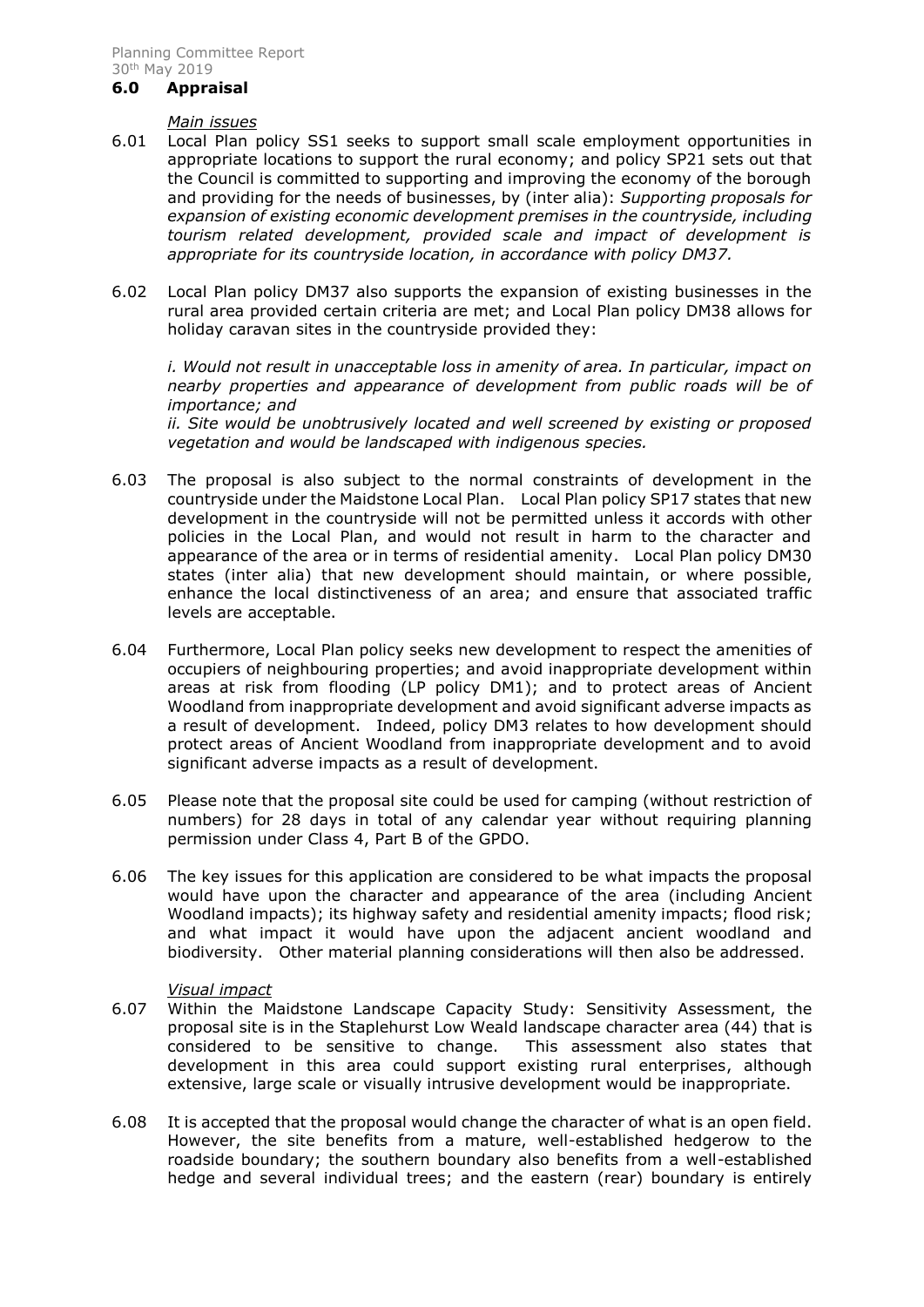enclosed by Ancient Woodland. To the north, the site is largely screened by Oakhurst and its associated outbuildings; existing hedgerows; and by more Ancient Woodland and Stilebridge Caravan Park. In general terms, the surrounding road network is also lined with hedges/trees; existing built development provides some screening; and no public footpath comes within 200m of the proposal site. As such, it is considered that views of the proposal would be limited to short range views, particularly when passing the site along Stilebridge Lane; and any medium to long distance views of the development from any other public vantage point would be glimpsed.

- 6.09 To further safeguard the character and appearance of the countryside, a suitable condition will also be imposed to secure the retention of the existing hedgerows along the southern and western boundaries of the site; for the retention of the existing trees within the site, as shown on the submitted plan; for further native planting within the 15m buffer zone to the ancient woodland; and for a mixed native hedge to be planted along the northern boundary of the site.
- 6.10 In accordance with the Maidstone Landscape Capacity Study, the proposal would conserve the existing Oak trees on the site; the landscaping scheme would seek new Oak tree planting; and existing hedgerows would be retained. External lighting could also be appropriately controlled by way of condition.
- 6.11 It is therefore considered that the proposal would not appear prominent or visually intrusive in a landscape that is sensitive to change, and would not result in significant harm to the appearance of the landscape and the rural character of the countryside hereabouts.

### *Highway safety implications*

- 6.12 The Highways Authority has reviewed the application and considered the vehicle movements associated with such uses as permissible, notwithstanding the limitations that the nature of Stilebridge Lane presents.
- 6.13 The Highways Authority states a significant factor in considering the change of use of the site would be to recognise that towing caravans/motorhomes would no longer be coming and going from the site, as the accommodation will already be in situ; and that this can be ensured by way of an appropriate condition. This would leave only private cars using Stilebridge Road in association with the proposal and the Highways Authority confirm that they would have no grounds to object to the application in this respect. There will of course be an initial exception with the caravans coming onto the site, but the Highways Authority is satisfied that the impact of this could be feasibly mitigated by a Site Management Plan.
- 6.14 The Highways Authority has considered the nature of Stilebridge Lane, in terms of available passing widths and forward visibility; and they have also noted that the road is served at both ends by junctions which fall below current highway standards. However, despite the limitations this presents to current road users, the personal injury accident record (which provides KCC's evidence base in such judgements) does not suggest that these issues present an overbearing impact on road safety or that they will be significantly exacerbated by the proposals as they stand. No objection is raised in terms of parking provision.
- 6.15 With everything considered, the Highways Authority raise no objection to the proposal on highway safety grounds subject to the imposition of conditions including for the submission of a Site Management Plan.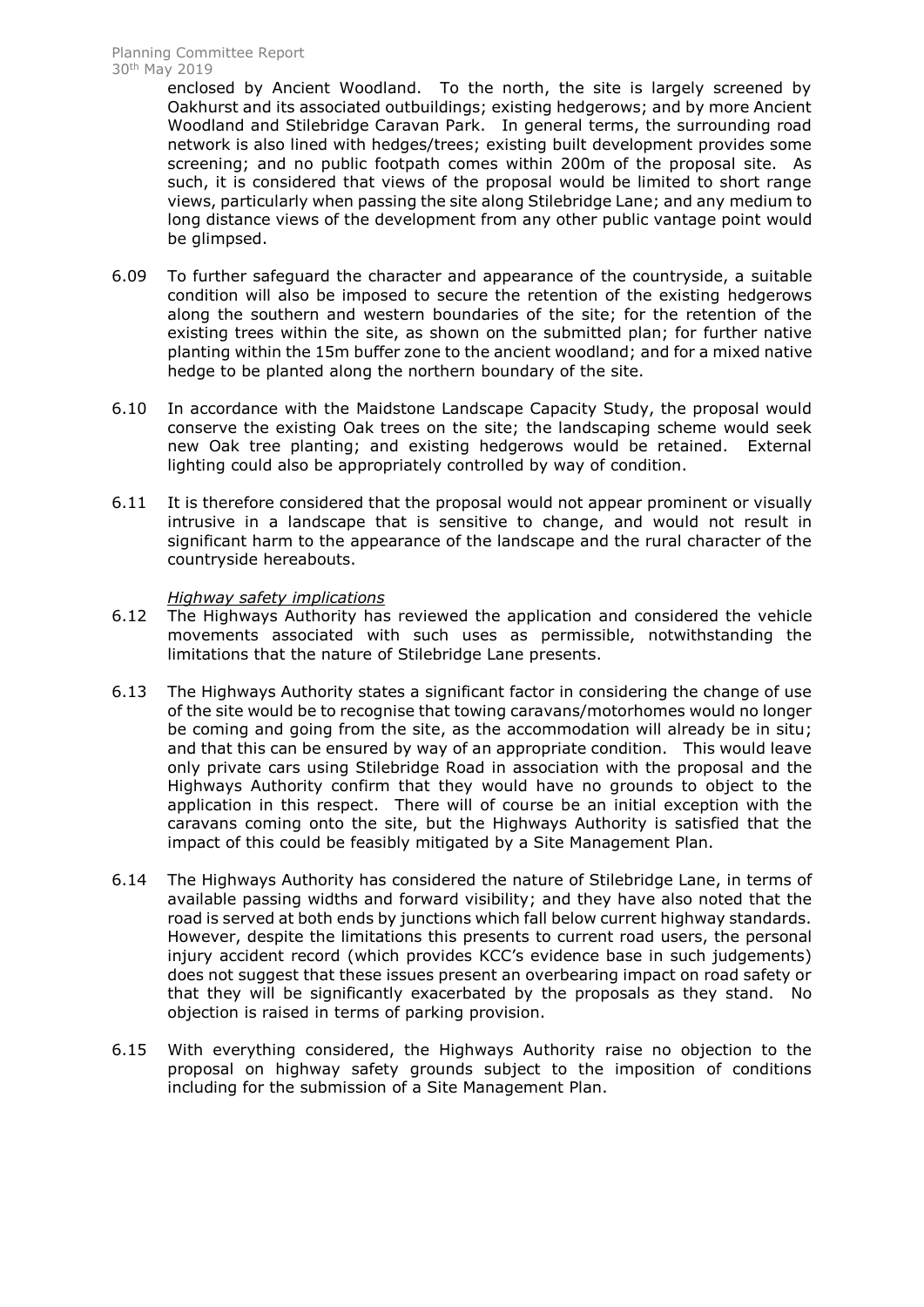#### *Residential amenity*

- 6.16 The applicant lives at Oakhurst, the property to the immediate north of the site. The next nearest residential property is Ellmacy. Whilst there is extant planning permission for the erection of an annexe to the north of Ellmacy, the main house is more than 40m from the south-western corner of the site, and the main garden area for this property is to the south of the house, more than 50m away from the proposal site. Beyond this is Stilebridge Barn; the caravans on Stilebridge Lane Caravan Site are some 120m to the north-east of the site; and no other residential property would be within 200m of the site.
- 6.17 When considering the intended use of the site and the separation distances from it and any residential property, the noise generated by the proposal (including vehicle movements to and from the site) will be acceptable in residential amenity terms, and the Environmental Protection Team has also raised no objection in terms of noise. It is also considered that most of the vehicle movements to and from the site would be by private motor vehicles only, coming from the A229 to the north-east of the site and not passing the nearest houses to the site. No objection is therefore raised to the proposal in terms of general noise and disturbance, and there is no reason to believe that odours from the site would create an unacceptable living environment for any local resident.

### *Flood risk/surface water drainage*

- 6.18 The western (front) boundary of the site is within Flood Zone 2; and the proposed layout shows 4/5 of the caravans within this, with the rest of the site being in Flood Zone 1. In accordance with the revised NPPF and its Technical Guidance, sites used for holiday caravans are classified as '*More Vulnerable'*. Such development in Flood Zone 2 is acceptable subject to a specific warning and evacuation plan; and subject to the Sequential and Exception Tests being applied. Furthermore, local planning authorities should also ensure that flood risk is not increased elsewhere, and should only consider development in flood risk areas to be appropriate where informed by a site-specific Flood Risk Assessment (FRA).
- 6.19 The applicant has submitted a Flood Risk Assessment (FRA), and a further letter (from Ambiental Environmental Assessment) has provided further flood risk information. The submitted details confirm that the floor levels of the caravans will be raised 150mm above surrounding ground levels, and this can be secured by way of an appropriate condition.
- 6.20 In terms of the Sequential and Exception Tests, whilst no alternative sites have been discussed as part of this application, the Environment Agency has reviewed the submitted details and they are satisfied that the proposal would not pose a risk to property; and that future occupants would remain safe for the development's lifetime without increasing flood risk elsewhere (when allowances for climate change are taken into consideration). Furthermore, the development would provide a small scale employment opportunity to help support the rural economy; and it must be stressed again that the majority of the site falls within Flood Zone 1, where these tests are not required.
- 6.21 It is noted that the surrounding access roads to the site are located within Flood Zones 2/3; and with regards to a specific warning and evacuation plan, the application states that the applicant will sign up to the EA Flood Warning/Alert Service. This would ensure that future occupants of the site would be safe and have time to evacuate the site if necessary, avoiding the need of emergency egress and access. Furthermore, the majority of the site falls outside Flood Zones 2/3 and the floor levels of the caravans would be raised as accepted by the Environment Agency, so there is also the potential for future occupants to safely 'sit-out' any flood event.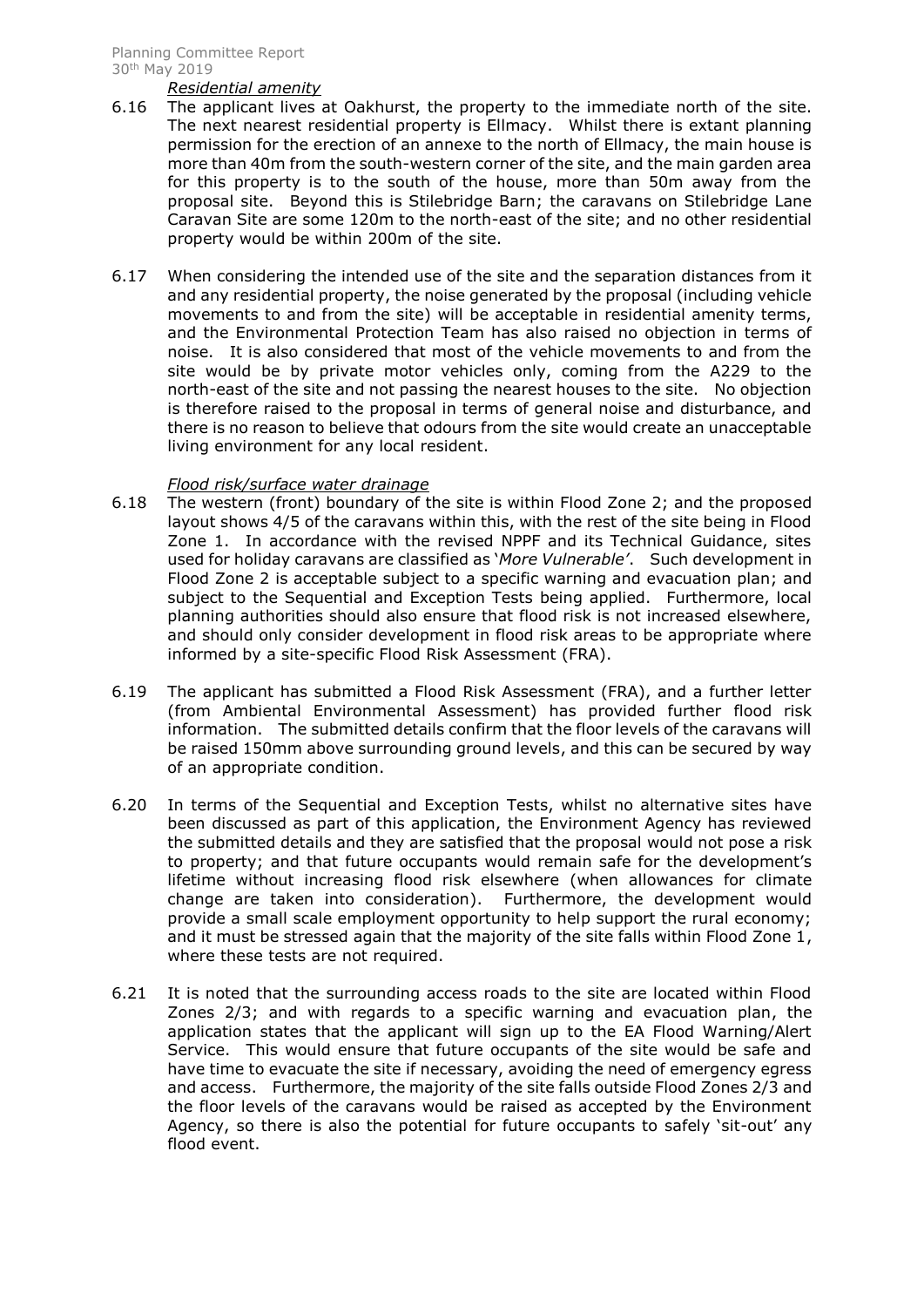6.22 The application also includes a Surface Water Drainage Strategy and as the lead local flood authority, KCC have reviewed the application. No objection is raised to the proposal, subject to appropriate pre-commencement conditions requiring a detailed sustainable surface water drainage scheme for the site, and a verification report pertaining to the surface water drainage system. With this all considered, the balanced view is that the proposal is acceptable in flood risk terms.

# *Biodiversity and ancient woodland implications*

- 6.23 The Biodiversity Officer has advised that sufficient information has been provided to determine the planning application and they have raised no objection to the proposal in biodiversity terms. This is subject to appropriate conditions for details to be submitted of any external lighting scheme to mitigate against potential adverse effects on bats; of precautionary measures for reptiles and Great Crested Newts, including habitat manipulation and creating/improving reptile and GCN habitat; and of what ecological enhancements are to be incorporated into the scheme.
- 6.24 The Biodiversity Officer and the Landscape Officer both highlighted the need to protect the ancient woodland to the east of the proposal site. The submission details show the required 15m buffer-zone that is to be planted with native shrub species. Appropriate conditions can be imposed to ensure this buffer-zone planting is carried out and that public access should be prevented in this area.

# *Other matters*

- 6.25 There is no indication that any agricultural business would be affected by the current proposal. The Agricultural Advisor, having regard to the relatively small extent of the land; its current use; and its likely quality, considers that the proposal would not involve a significant loss of agricultural land in planning policy terms, and so no objection is raised in this respect.
- 6.26 Foul sewage will be disposed of via a package treatment plant. Southern Water has raised no objection to the proposal; and the Environmental Protection Team also raise no objection in this respect subject to the submission of its details. Natural England has also raised no objection but comment that without appropriate mitigation the proposal could harm the interest features for which the River Beult Site of Special Scientific Interest (SSSI) has been notified. With this considered and in order to mitigate against potential adverse effects in relation to foul sewage disposal, a suitable condition will be imposed requesting further details.
- 6.27 No objection is raised in terms of refuse storage, air quality, and land contamination; the proposal would not have a harmful impact upon the setting of any listed building, given its scale, nature and the separation distances; and the proposal is not Environmental Impact Assessment development.
- 6.28 The issues raised by Marden Parish Council, Councillor Burton, and local residents have been considered in the determination of this application. It should also be noted that potential future breaches of planning would be investigated by the Planning Enforcement team as and when necessary; and the future commercial viability of the proposed business is not a material planning consideration in the assessment of this application.
- 6.29 Please note that the applicant has agreed to the imposition of all of the pre-commencement of works conditions.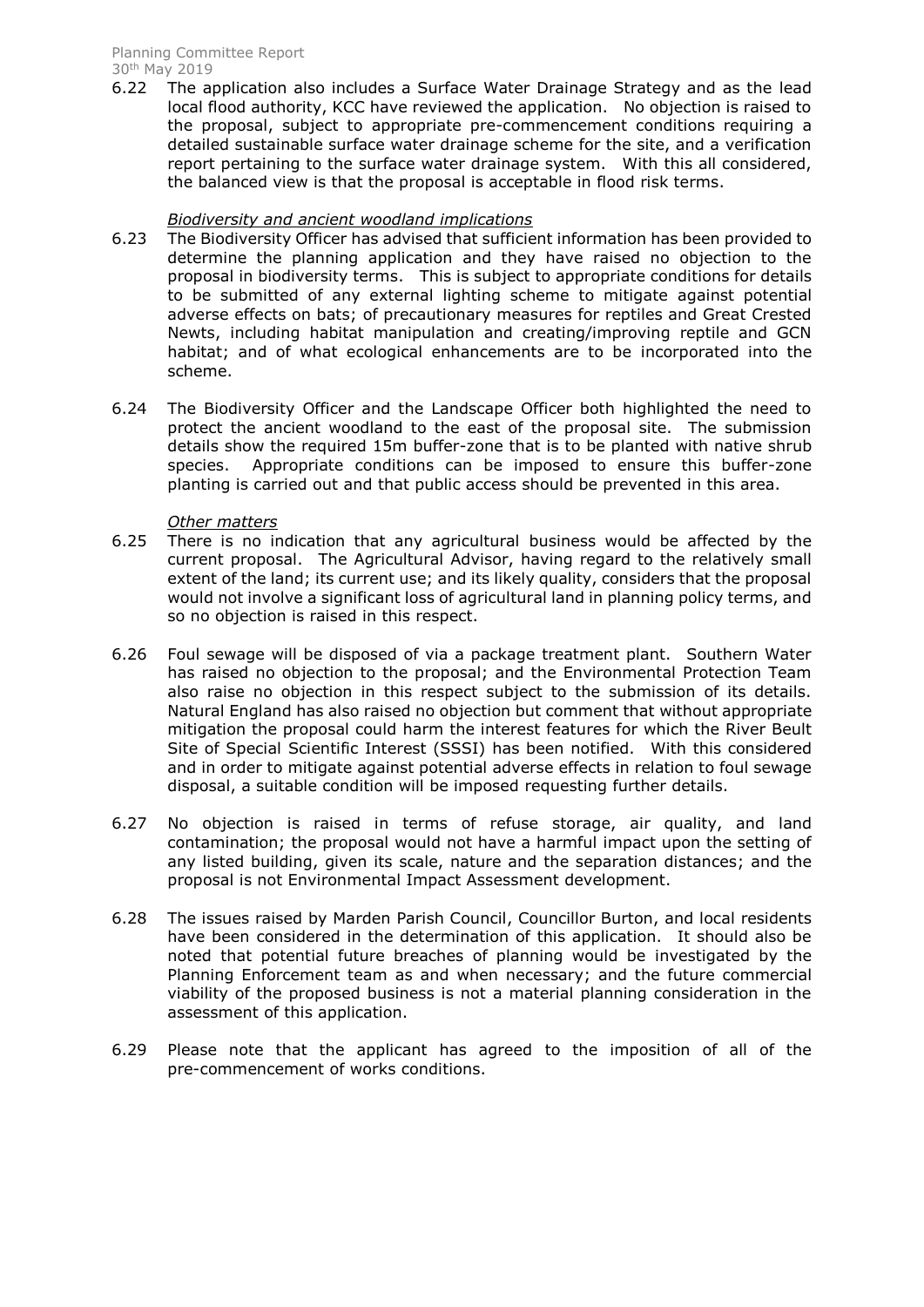#### **7.0 Conclusion**

- 7.01 The proposal would not be obtrusive and would not result in an unacceptable loss in the amenity of the area, in terms of its visual impact and its impact upon the living conditions of local residents; and existing landscaping will be retained and the site will enhanced by further native planting. Furthermore, no objection is raised in terms of highway safety; flood risk; biodiversity; and in terms of Ancient Woodland protection. A holiday occupancy condition will also be attached to any permission, preventing use of any unit as a permanent encampment. As such, the proposal is acceptable with regard to the relevant provisions of the Development Plan, the NPPF and all other material considerations such as are relevant. A recommendation of approval of this application is therefore made on this basis.
- **8.0 Recommendation -** GRANT planning permission subject to following conditions:
- 1. The development hereby permitted shall be begun before the expiration of three years from the date of this permission;

Reason: In accordance with the provisions of Section 91 of the Town and Country Planning Act 1990 as amended by Section 51 of the Planning and Compulsory Purchase Act 2004.

2. No more than 20 caravans, as defined in the Caravan Sites and Control of Development Act 1960 and the Caravan Sites Act 1968 shall be stationed on the site at any time;

Reason: To safeguard the character and appearance of the countryside.

3. The site shall not be open to touring caravans and tents at any time;

Reason: To safeguard the character and appearance of the countryside and in the interests of highway safety.

4. All caravans permitted at the site shall be occupied for holiday purposes only. No such accommodation shall be occupied as a person's sole or main place of residence. The operators of the caravan park shall maintain an up-to-date register of the names of all owners/occupiers of individual accommodation units on the site, and of their main home addresses, and shall make this information available at all reasonable times to the local planning authority;

Reason: In order to ensure proper control of the use of the holiday units and to prevent the establishment of permanent residency.

5. Notwithstanding the provisions of the Town and Country Planning (General Permitted Development) (Amendment) (England) Order 2015 (or any order revoking and re-enacting that Order with or without modification), no fencing, walling and other boundary treatments shall be erected within or around the site;

Reason: To safeguard the character and appearance of the countryside.

6. If the use hereby approved ceases, all caravans, buildings, structures, hardstanding, and equipment brought on to the land, and all works undertaken to it in connection with the use, shall be removed within 2 months of cessation of the use, and the land shall be restored to its condition before the development took place;

Reason: To safeguard the character and appearance of the countryside.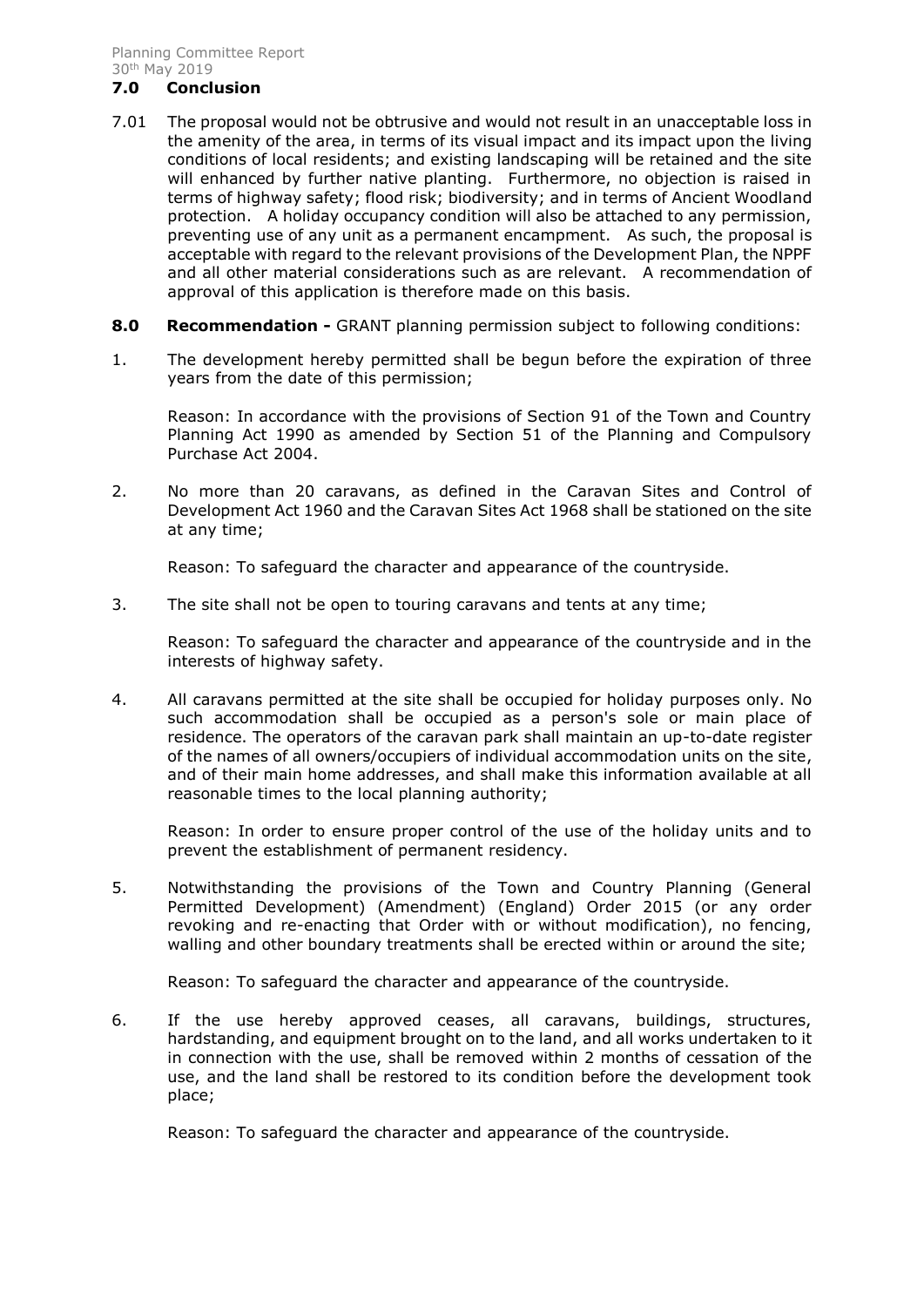7. The finished floor level of the caravans shall be no less than 150mm above surrounding ground levels.

Reason: In order to reduce the risk to occupants from flooding.

- 8. Prior to the first occupation of any caravan on the site, details of a scheme of landscaping, using indigenous species which shall include indications of all existing trees and hedgerows on the land, and details of any to be retained, together with a programme for the approved scheme's implementation and long-term management, have been submitted to and approved in writing by the Local Planning Authority. The landscape scheme shall be designed using the principle's established in the Council's adopted Landscape Character Assessment (2012) and shall include:
	- a) Location, species (to include Oak) and size of all new trees and shrubs to be planted;
	- b) Native planting within the 15m buffer zone to the ancient woodland (as shown on drawing ref: 05 Rev A);
	- c) Details of how the buffer zone will be delineated to prevent public access;
	- d) The retention of the existing hedgerows along the western and southern boundaries of the site;
	- e) The retention of the existing trees within the site (as shown on drawing ref: 05 Rev A);
	- f) Details of a mixed native hedgerow along the northern boundary of the site.

The landscaping of the site and its management thereafter shall be carried out in accordance with the approved details;

Reason: To safeguard the character and appearance of the countryside and to safeguard the protection of existing trees and ancient woodland.

9. All planting, seeding or turfing comprised in the approved details of landscaping shall be carried out in the first planting and seeding season following the occupation of any caravan. Any seeding or turfing which fails to establish or any trees or plants which, within ten years from the first occupation of a property, die or become so seriously damaged or diseased that their long-term amenity value has been adversely affected, shall be replaced in the next planting season with plants of the same species and size as detailed in the approved landscape scheme;

Reason: To safeguard the character and appearance of the countryside and to safeguard the protection of ancient woodland.

10. The development hereby approved shall not commence until details of tree protection in accordance with the current edition of BS5837:2012 has been submitted to and approved in writing by the local planning authority. All trees to be retained must be protected by barriers and/or ground protection. No caravans, equipment, plant, machinery or materials shall be brought onto the site prior to the erection of approved barriers and/or ground protection except to carry out pre commencement operations approved in writing by the local planning authority. Nothing shall be stored or placed, nor fires lit, within any of the protected areas or within the 15m buffer zone from the ancient woodland (as shown on drawing ref: 05 Rev A); and no alterations shall be made to the siting of the barriers and/or ground protection, nor ground levels changed, nor excavations made within these areas. These measures shall be maintained until all equipment, machinery and surplus materials have been removed from the site;

Reason: To ensure the protection of existing trees and hedges and to avoid compaction of ground within the 15m buffer zone.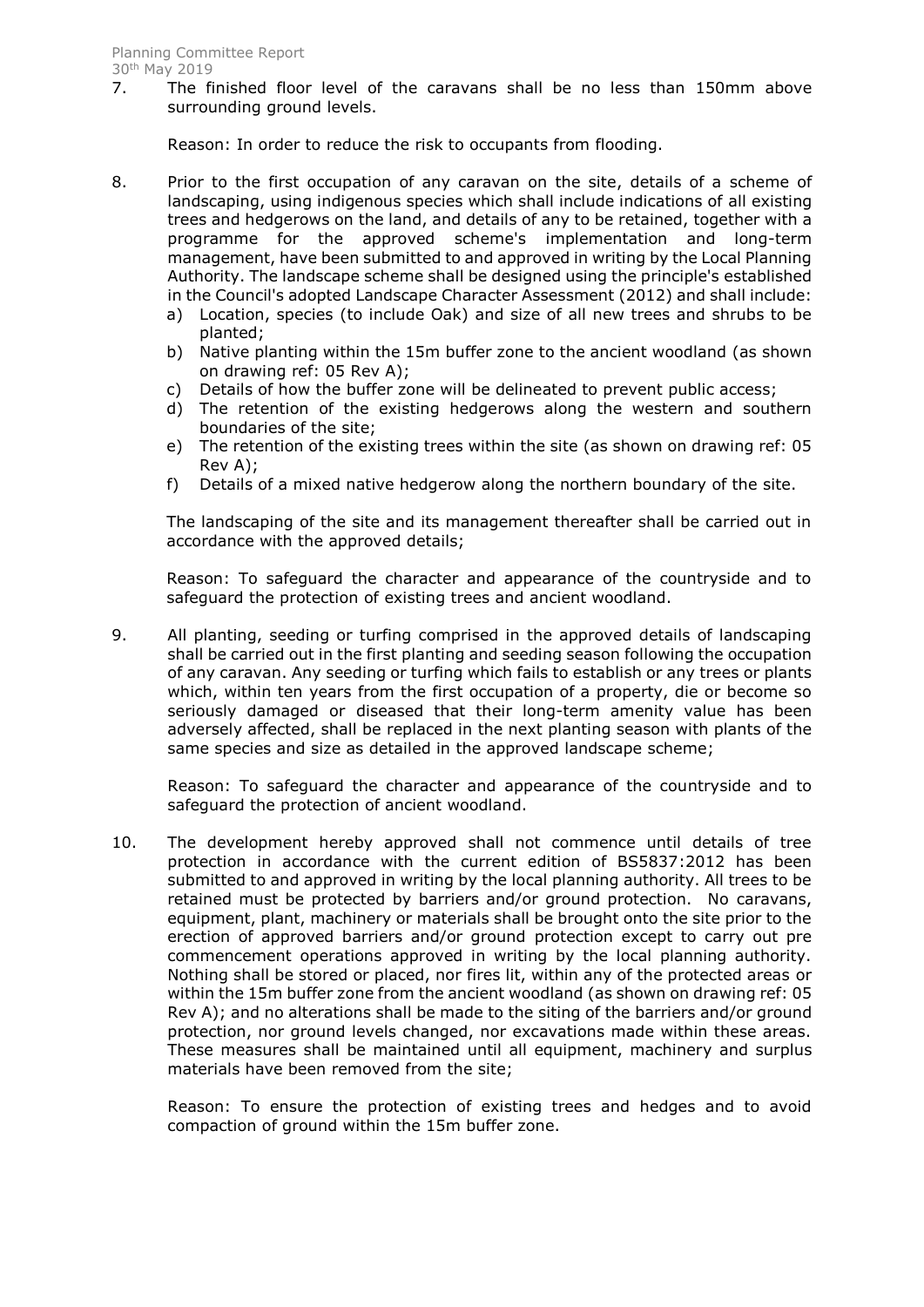- 11. The development hereby approved shall not commence until a detailed sustainable surface water drainage scheme for the site has been submitted to (and approved in writing by) the local planning authority. The detailed drainage scheme hall demonstrate that the surface water generated by this development (for all rainfall durations and intensities up to and including the climate change adjusted critical 100 year storm) can be accommodated and disposed of at a rate of 1.7l/s (unless otherwise agreed with the Local Planning Authority and Lead Local Flood Authority) and without increase to flood risk on or off-site. The drainage scheme shall also demonstrate (with reference to published guidance):
	- that silt and pollutants resulting from the site use can be adequately managed to ensure there is no pollution risk to receiving waters.
	- appropriate operational, maintenance and access requirements for each drainage feature or SuDS component are adequately considered, including any proposed arrangements for future adoption by any public body or statutory undertaker.

The drainage scheme shall be implemented in accordance with the approved details.

Reason: To ensure the development is served by satisfactory arrangements for the disposal of surface water and to ensure that the development does not exacerbate the risk of on/off site flooding. These details and accompanying calculations are required prior to the commencement of the development as they form an intrinsic part of the proposal, the approval of which cannot be disaggregated from the carrying out of the rest of the development.

12. Prior to the first occupation of any caravan on the site, details of a Verification Report pertaining to the surface water drainage system, carried out by a suitably qualified professional, shall be submitted to and approved by the local planning authority. This report shall demonstrate the suitable modelled operation of the drainage system such that flood risk is appropriately managed, as approved by the Lead Local Flood Authority. The Report shall contain information and evidence (including photographs) of earthworks; details and locations of inlets, outlets and control structures; extent of planting; details of materials utilised in construction including subsoil, topsoil, aggregate and membrane liners; full as built drawings; topographical survey of 'as constructed' features; and an operation and maintenance manual for the sustainable drainage scheme as constructed.

Reason: To ensure that flood risks from development to the future users of the land and neighbouring land are minimised, together with those risks to controlled waters, property and ecological systems, and to ensure that the development as constructed is compliant with and subsequently maintained pursuant to the requirements of paragraph 165 of the National Planning Policy Framework (July 2018).

13. Prior to the first occupation of any caravan on the site, details of the proposed method of foul sewage treatment, along with details regarding the provision of potable water and waste disposal, shall be submitted to and approved in writing by the local planning authority. These details shall include the size of individual cess pits and/or septic tanks and/or other treatment systems, and shall also specify exact locations on site plus any pertinent information as to where each system will discharge to;

Reason: To safeguard against ground/water course pollution, and to protect the interest features of the River Beult Site of Special Scientific Interest.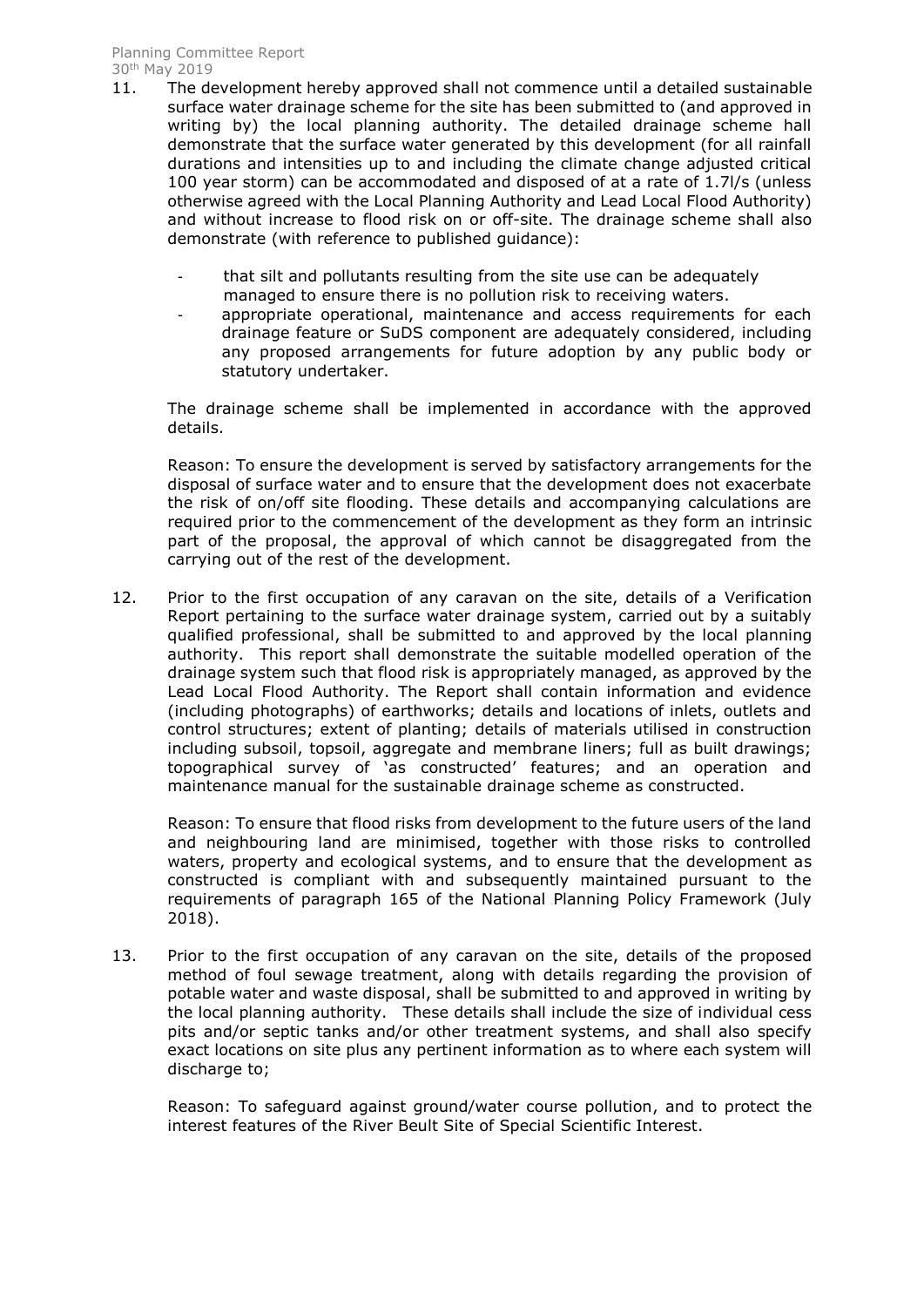14. Prior to the first occupation of the caravans hereby approved, details of the external lighting scheme (temporary and/or permanent), shall be submitted to and approved in writing by the local planning authority. These details shall include:

a) Measures to shield and direct light from the light sources so as to prevent light pollution;

b) Identification of those areas/features on site that are particularly sensitive for bats and that are likely to cause disturbance to routes used to forage and commute;

c) Show where external lighting will be installed so that it can be clearly demonstrated that areas to be lit will not disturb bat activity.

The development shall thereafter be carried out in accordance with the subsequently approved details and maintained as such thereafter;

Reason: To safeguard the character and appearance of the countryside and to mitigate against potential adverse effects on bats.

15. Prior to the commencement of the development hereby approved (including site clearance), details of precautionary measures for reptiles and great crested newts (GCN), including habitat manipulation and creating/improving reptile and GCN habitat, shall be submitted to and approved by the local planning authority. The approved details will be implemented prior to the occupation of the caravans and thereafter retained as such thereafter;

Reason: To safeguard protected species.

16. Prior to the first occupation of the caravans hereby approved, details for a scheme for the enhancement of biodiversity on the site shall be submitted to and approved in writing by the Local Planning Authority. The development shall be implemented in accordance with the approved details prior to the first occupation of the caravans and all features shall be maintained thereafter.

Reason: In the interests of biodiversity enhancement.

17. Prior to the commencement of the development hereby approved (including site clearance), a Site Management Plan (SMP) shall be submitted to and approved in writing by the local planning authority. The SMP shall include details of: (a) Routing of construction and delivery vehicles to and from the site

(b) Parking and turning areas for construction and delivery vehicles and site

personnel

(c) Timing of deliveries, with special provision for the proposed caravans

- (d) Provision of wheel washing facilities
- (e) Temporary traffic management/signage

The development shall be carried out in accordance with the approved details;

Reason: In the interests of highway safety.

18. The vehicle parking spaces and turning facilities as shown shall be permanently retained for parking and turning and shall not be used for any other purpose;

Reason: In the interest of highways safety and parking provision.

19. Any gate(s) at the vehicular access to the site must be set back a minimum of 5 metres from the highway boundary;

Reason: In the interests of highway safety.